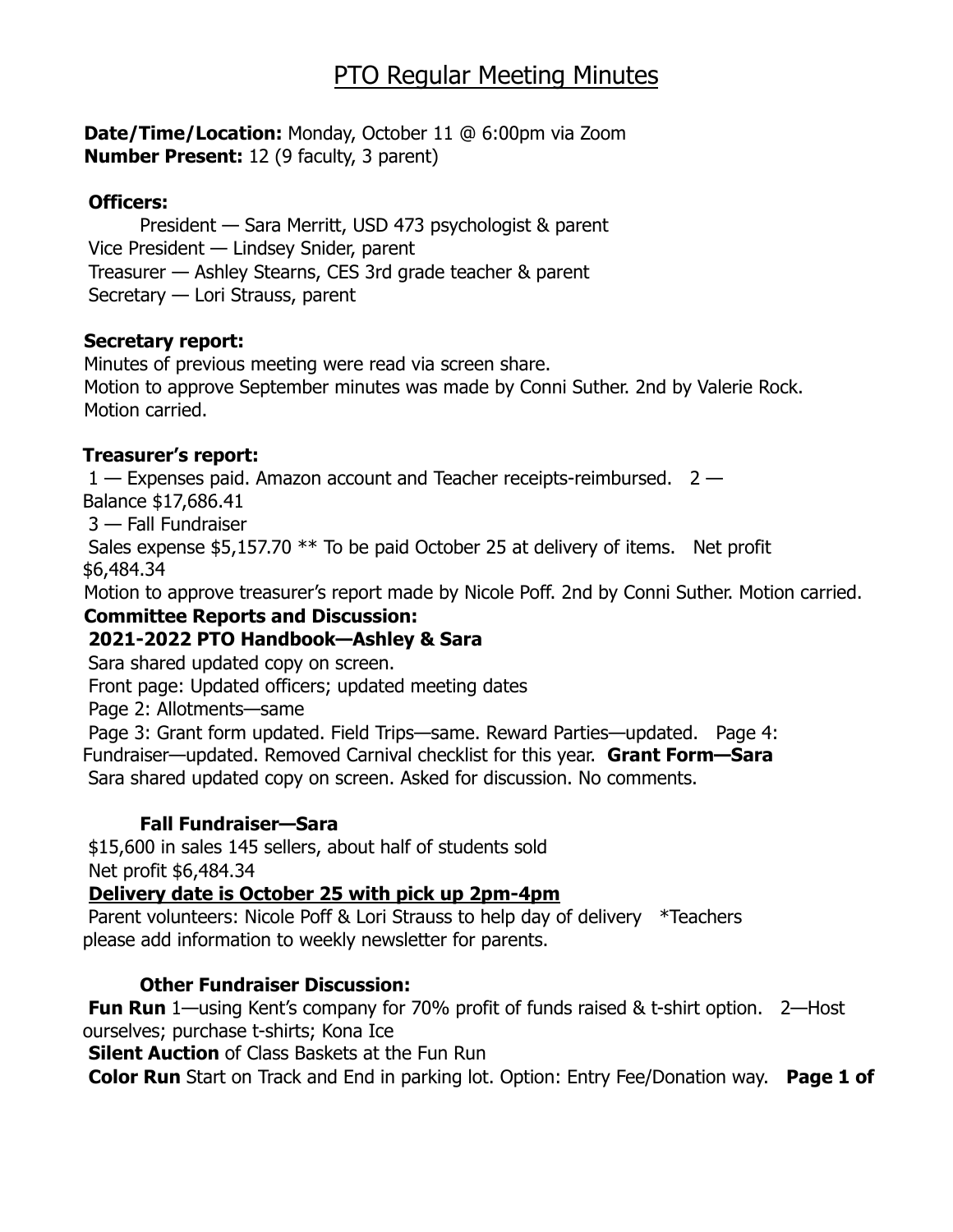# **Other Fundraiser Disscussion:**

Comments:

1—Different. Everyone can join.

2—Awesome idea. For kids only? Adults too?

3—Great idea. Good to have Silent Auction.

4—We could host ourselves.

Mrs. Hinck stated that we could move forward to present ideas to CES staff and talk more at the November PTO meeting.

# **T-shirt Sales:**

Net profit \$714 and more on hand to sell at Parent/Teacher Conferences

Second round of sales with Long Sleeves and Hoodies. Pre-order everything.

Comment: Fielded a good number of calls for adult sizes. Vote in favor to proceed with. Two designs presented:

#1—Irish, Irish, Irish with Chappie #2—on left Chapman Elem. With Chappie Some discussion.

Moving forward with Both design options. Order Forms will be made for all sizes.